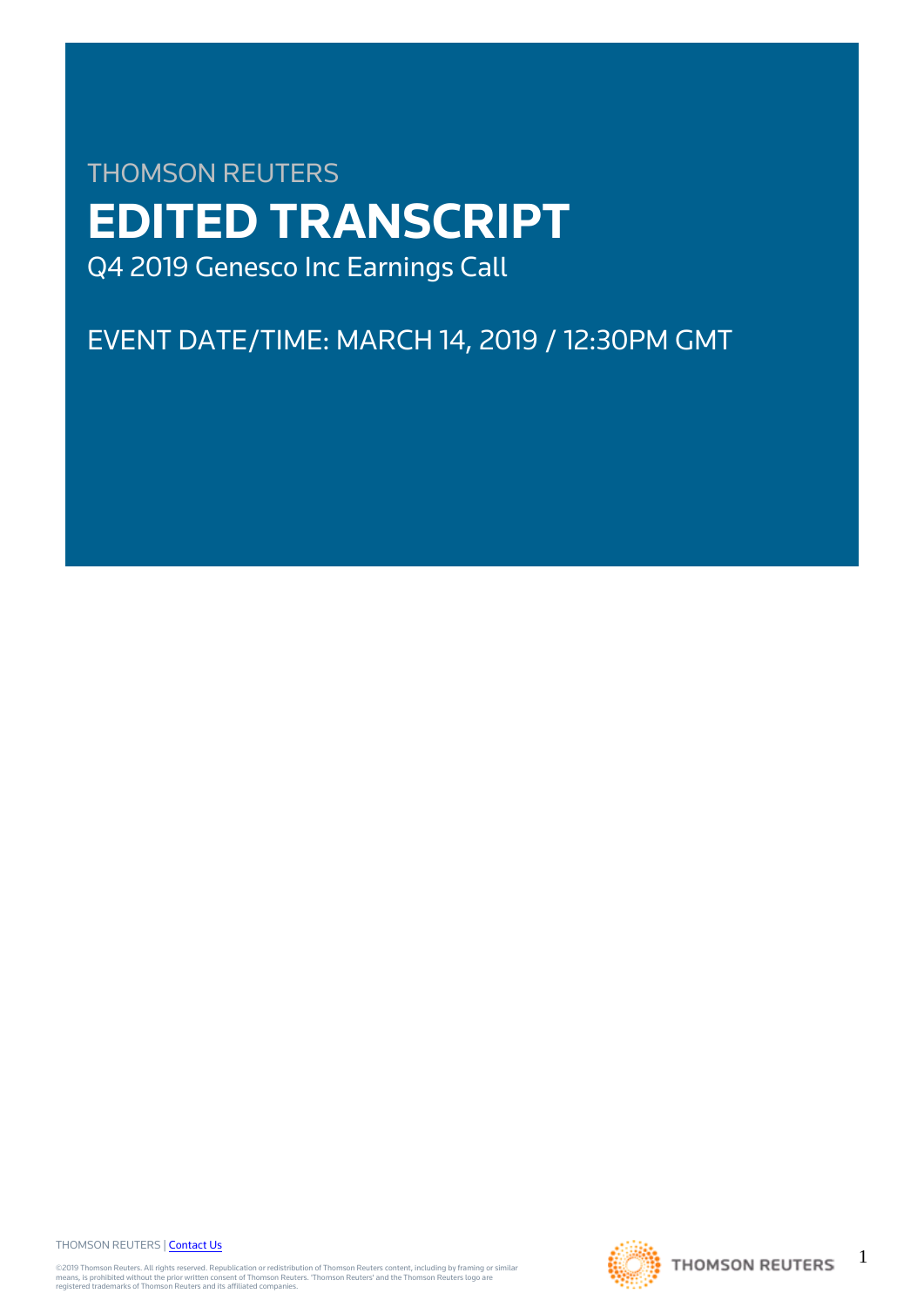#### **CORPORATE PARTICIPANTS**

**Mimi Eckel Vaughn** Genesco Inc. - Senior VP of Finance & CFO **Robert J. Dennis** Genesco Inc. - Chairman, President & CEO

#### **CONFERENCE CALL PARTICIPANTS**

**Jonathan Robert Komp** Robert W. Baird & Co. Incorporated, Research Division - Senior Research Analyst **Laurent Andre Vasilescu** Macquarie Research - Consumer Analyst **Mitchel John Kummetz** Pivotal Research Group LLC - Senior Analyst of Footwear, Apparel Vendors and Retailers **Steven Louis Marotta** CL King & Associates, Inc., Research Division - Senior VP of Equity Research & Senior Research Analyst

#### **PRESENTATION**

#### **Operator**

Good day, everyone, and welcome to the Genesco Fourth Quarter Fiscal 2019 Conference Call. Just a reminder, today's call is being recorded.

Participants on the call expect to make forward-looking statements. These statements reflect the participants' expectations as of today, but actual results could be different.

Genesco refers you to this morning's earnings release and to the company's SEC filings, including the most recent 10-Q filing for some of the factors that could cause differences from the expectations reflected in the forward-looking statements made during the call today.

Participants also expect to refer to certain adjusted financial measures during the call. All non-GAAP financial measures referred to in the prepared remarks are reconciled to their GAAP counterparts in the attachments to this morning's press release and in schedules available on the company's homepage under Investor Relations in the Quarterly Earnings section.

I will now turn the call over to Bob Dennis, Genesco's Chairman, President and Chief Executive Officer. Please go ahead, sir.

#### **Robert J. Dennis Genesco Inc. - Chairman, President & CEO**

Good morning, everyone, and thank you for being with us. I'm joined today by our Chief Financial Officer, Mimi Vaughn.

Fiscal '19 was an incredibly significant and successful year for Genesco. We accomplished a lot with a number of important milestones and a turnaround in the trajectory of our business.

Most notably, we delivered our strongest comp increase in 3 years. We achieved a positive store comp, which, in connection with our cost reduction program, allowed us to leverage our brick-and-mortar expense structure. We drove increases in operating profit and EPS even as we incurred a fair amount of bonus expense versus almost none last year. We generated over \$200 million in operating cash flow, including Lids. And then finally, we completed the sale of Lids for \$100 million, subject to working capital adjustments and a \$28 million tax benefit. And we retained the Lids headquarters building, which leaves us with additional value. The sale provided us with even more cash to potentially accelerate share repurchases and, more importantly, allows us to now sharpen our focus as a footwear company.

We were able to execute all of this because we have great businesses and great people. Our well-positioned businesses remained undisputed leaders in their categories. The strength of our concepts and compelling assortments allowed us to not only grow top line, but the actions we took throughout the course of the year enabled us to flow more to the bottom line.

Now an important note before I go on. Because we completed the sale of Lids on the last day of our fiscal year, according to GAAP, we must treat the division as a discontinued operation and restate our historical financials as if we never owned the business. Therefore, there are numbers in comparisons in our earnings release and on this call that you'll be unfamiliar with.

To facilitate your understanding of our results versus expectations for fiscal '19, we will discuss our consolidated comp and EPS performance, both pre-restatement, including Lids, and post-restatement for continuing operations without Lids and help bridge the



#### THOMSON REUTERS | [Contact Us](https://my.thomsonreuters.com/ContactUsNew)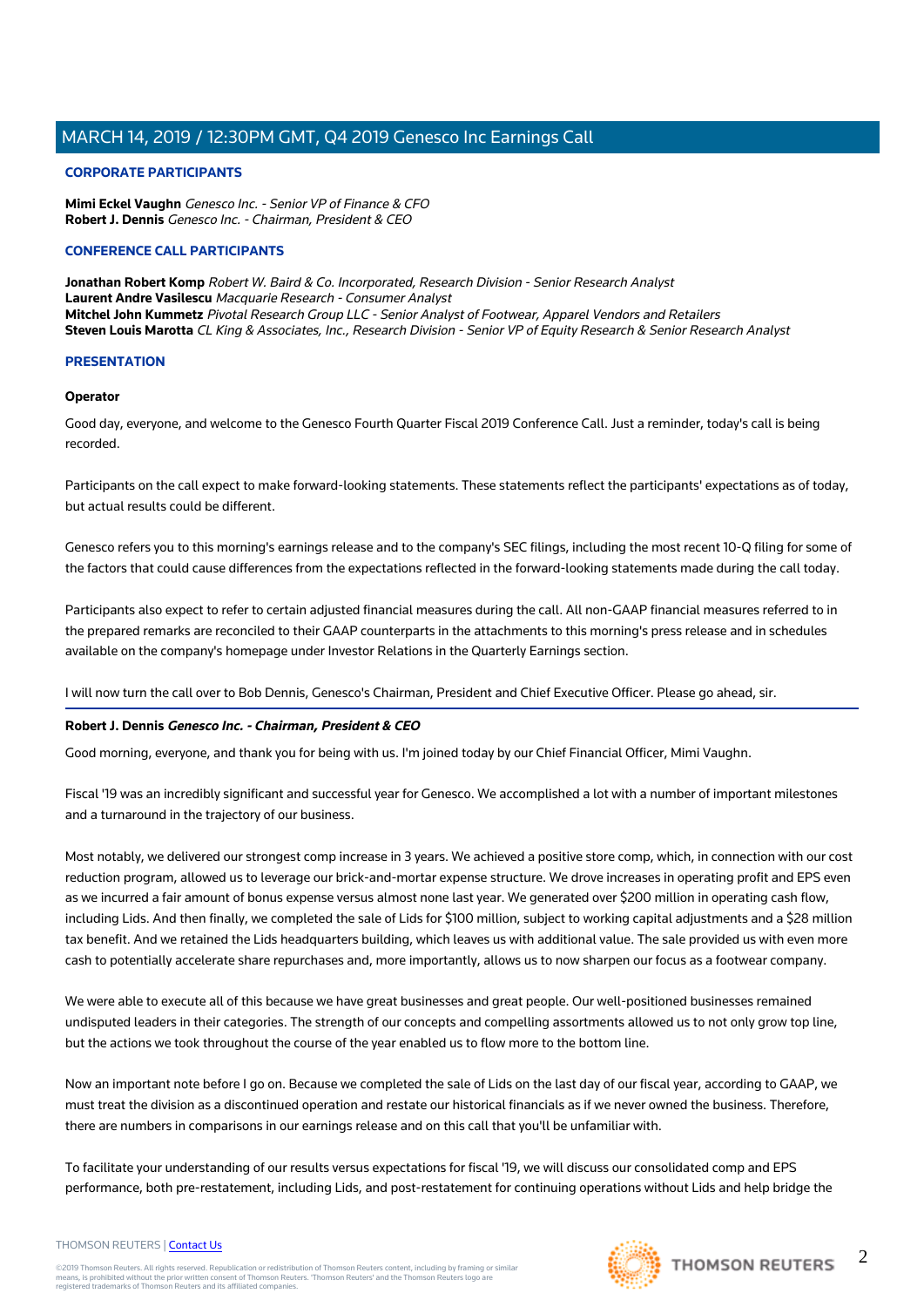differences.

So back to our recent performance. Fiscal '19 adjusted EPS, including Lids, which is what we base our guidance on, was \$3.46, up 11% over last year's \$3.13 and well above our most recent guidance, which was near the midpoint of our \$3.10 to 3.40 range.

To exceed the high end of the range was a great way to finish what was an exceptional year. For the full year, consolidated comps increased 3%. Without Lids, the improvement in our performance was even better. Excluding Lids, adjusted EPS was \$3.28 compared to \$2.67 last year, an increase of 23%, with a consolidated comp increase of 5%.

In the fourth quarter, and including Lids, on the strength of our U.S. retail footwear business, we achieved a 4% consolidated comparable sales increase, matching the third quarter's strong result. We are especially excited about the solid positive comp posted by stores in the all-important holiday sales quarter. The positive brick-and-mortar gains in each of the last 3 quarters shows the consumers' interest and the store experience. And at the same time, our e-commerce has also continued its strong multiyear run, including a nice increase in Q4.

The strong consolidated comp increase, better gross margins, benefits from our cost-saving initiatives and lower taxes all resulted in record fourth quarter EPS.

Even with a total sales decrease, due primarily to 1 less week in the quarter versus last year and significantly more bonus expense this year versus last, adjusted EPS was nicely above expectations, improving to \$2.18 versus \$1.85 or up 18%, excluding Lids.

Consolidated comps, excluding Lids, also increased 4%. Looking at the performance of each of our businesses in Q4, and we'll start with Journeys. It was an all-around fantastic quarter, as the strength of both the athletic and the casual product assortments fueled continued top line momentum.

Good sales were the biggest contributor to Journey's Q4 success, but also contributing was the diverse mix of styles, brands and franchises across our casual and fashion athletic offerings.

Retro athletic and classic product continued to drive our business, but the styles that were on top of the leaderboard this year, as usual, were not the same ones that were on the top last year, as Journeys' merchants adeptly manage the fashion rotation that is an inherent part of this business.

Both store and e-commerce comps were nicely positive, which led to a high single-digit total comp gain on top of last year's double-digit comp increase and a significant improvement in year-over-year profitability.

This outstanding comp performance is a real testament to the deep expertise of Journeys' merchant team, making the right product calls, and then the skill and the sales team driving conversion. Journeys' results in fiscal '19 have further cemented its position as the leading destination for fashion footwear for teens.

So congratulations to the entire Journeys team under new leadership of Mario Gallione on an incredible year.

Meanwhile, Johnston & Murphy concluded a record-breaking year with a record-breaking operating income in the fourth quarter highlighted by a mid-single-digit comp increase. J&M's recent performance has been marked by higher conversion and strong sell-throughs, both in-stores and online, as consumers have responded very favorably to the brand's on-trend casual footwear and apparel offerings.

Achieving all-time highs in sales and operating income in fiscal '19 underscores the team's success in pivoting from a dress footwear resource into a lifestyle brand that spans multiple categories.

This also marks a noteworthy ninth consecutive year of sales increases with the J&M team. So congrats to everyone at J&M on these terrific accomplishments.



#### THOMSON REUTERS | [Contact Us](https://my.thomsonreuters.com/ContactUsNew)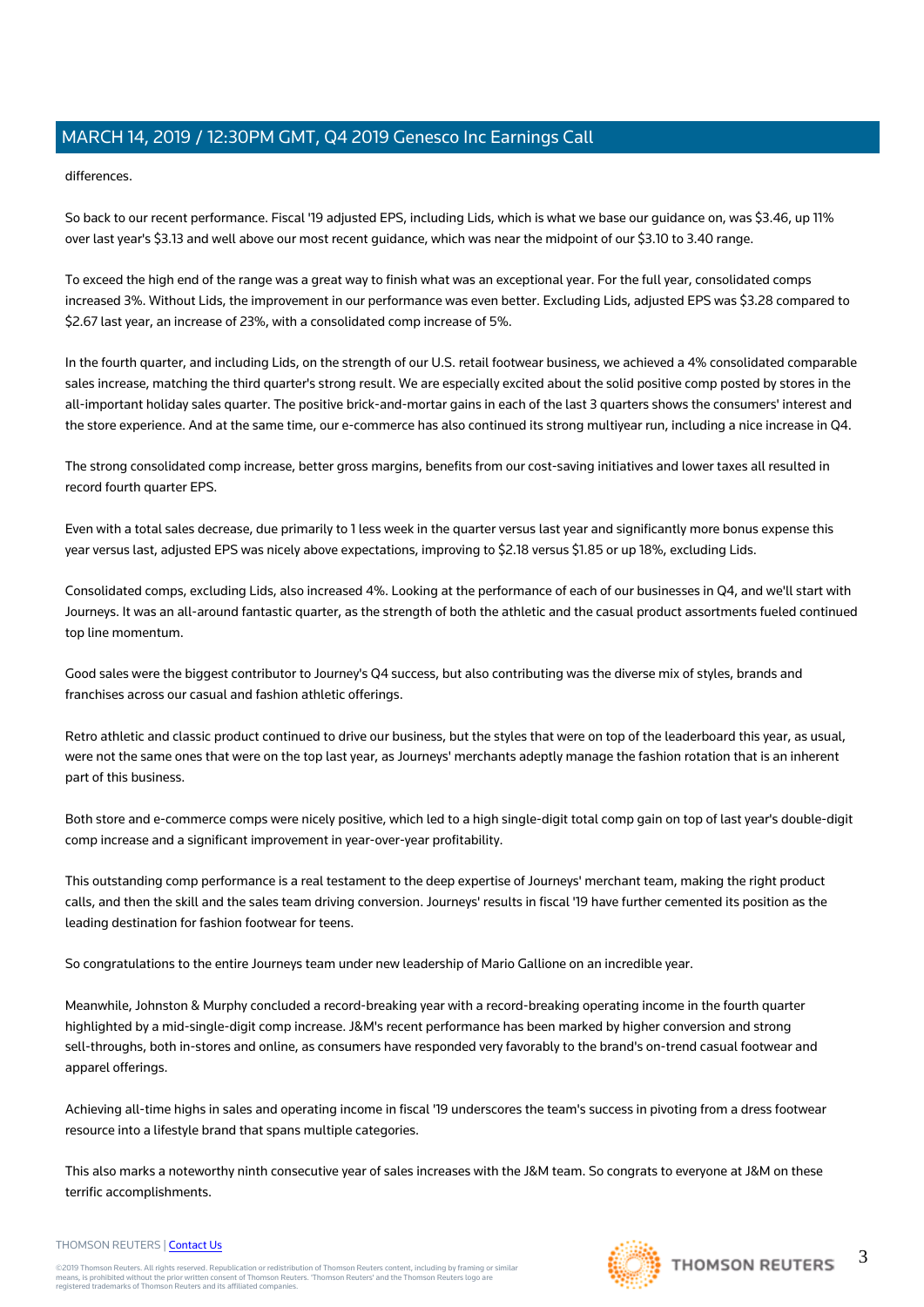And lastly, we have successfully accomplished a seamless leadership transition. Thank you, Jon Caplan, for your invaluable contributions evolving the J&M brand to the business that it is today. You leave a lasting legacy and have positioned J&M well for the future, and you leave it in the capable hands of Denny Ewoldsen and the rest of the J&M team.

Wrapping up our U.S. footwear business, Licensed Brands delivered a much better bottom line performance on lower sales in Q4, as Licensed Brands successfully wound down the Bass business and benefited from actions to rightsize its infrastructure.

Across the Atlantic, our footwear results were significantly more challenged. With the holiday season playing out against the continued backdrop of weak consumer demand for apparel and footwear in the U.K. and even greater uncertainty around Brexit, Schuh delivered a disappointing high-single-digit comp decline.

While we expected the selling environment to be characterized by heavy discounting, participation in the promotional activity didn't translate into sales like we planned until we took even heavier markdowns, since the U.K. shopper wasn't buying unless they felt they were getting a great deal.

Full price footwear purchases seemed polarized, largely reserved for select must-have items and brands. As we analyze recent results, the challenge that Schuh faces go beyond just a weak consumer environment. The U.K. market is currently in a strong athletic cycle, tilting to performance athletic brands, which is not squarely in Schuh's wheelhouse, and Schuh has more limited access to this range of product. On top of this, Schuh's online business was negatively affected by the implementation of the new data privacy requirements in the spring of last year.

Given the decline in operating income, we have implemented a 20-point program taking action to immediately address profitability while working on more medium-term actions to improve Schuh's positioning with the consumer and with the brands it sells. And I will elaborate more on this program later on.

The strong performance of Journeys and Johnston & Murphy this year highlights the powerful footwear platform we've built, that combines both operating footwear retail businesses and owning footwear brands.

As we said at the start of the Lids sale process a year ago, we believe there is great potential in our footwear business, and sharpening our focus will allow us to better realize that potential. We are extremely enthusiastic about this next chapter for Genesco, and I will come back to this topic after Mimi discusses the specifics of our results.

Finally, in its last quarter as part of Genesco, the Lids Sports Group posted a positive low-single-digit comp, as Lids went against last year's very negative results. Lids exceeded our expectations for the business in the quarter.

With respect to our outlook. The new year started slowly in February, with a delay in income tax refunds due to the government shutdown. While our cost for Journeys in particular were affected by these delays, comps have been very quickly catching up as refunds are catching up. And when the catch-up on refunds is complete and we clear the Easter offset, we believe we should be in a position to deliver our sales plan for the quarter.

Importantly, in fiscal '20, we believe our U.S. retail footwear businesses are well positioned to maintain their positive top line momentum based on the strength of their product assortments and the initiatives we are executing to drive traffic to our brands and increase conversion.

In terms of Schuh, the near-term uncertainty around the timing of a rebound due to the unknown impact from Brexit and the precise timing of our turnaround that has caused us to be cautious about the coming year.

Without Lids, we have a small hole to fill on operating income. And while we have a substantial effort underway to eliminate stranded costs, there will be some expense we will need to absorb. We do, however, have EPS upside in this transition year from share buybacks.

THOMSON REUTERS | [Contact Us](https://my.thomsonreuters.com/ContactUsNew)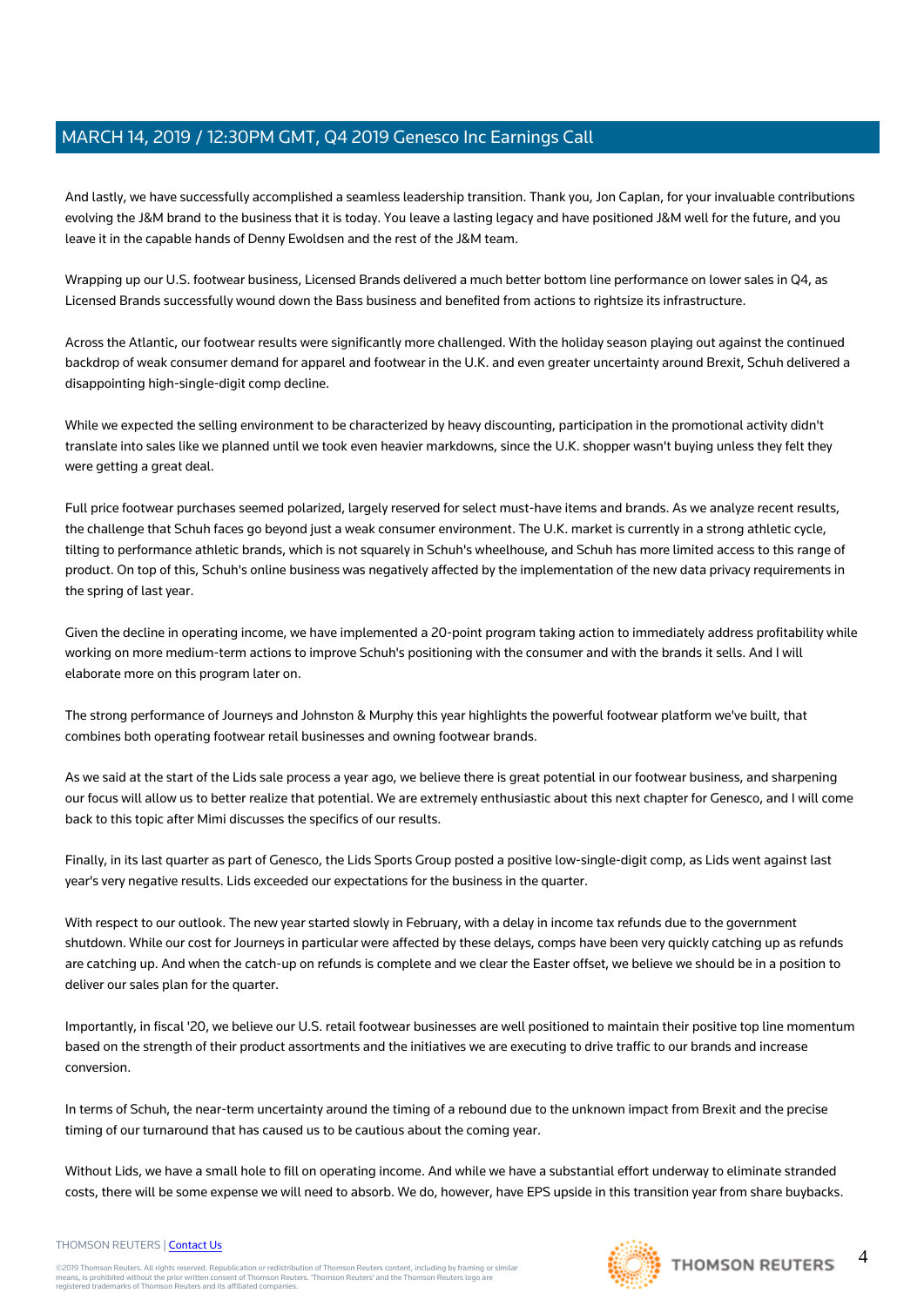By deploying a portion of the large amount of cash we have on hand and taking all of this new account, we are projecting adjusted earnings per share to range between \$3.35 and \$3.75.

We do regard this guidance as a range, once again, with some upside and some downside potential. Something close to the middle reflects our best current belief of where we might come out for the year, represents an increase in the neighborhood of 8% over fiscal 2019 earnings from continuing operations of \$3.28.

And so, with that, let me turn the call over to Mimi to go over the financials and the guidance in greater detail.

#### **Mimi Eckel Vaughn Genesco Inc. - Senior VP of Finance & CFO**

Thanks, Bob. Good morning, everyone. We've posted more information in a brief presentation summarizing results and guidance and in our CFO commentary that you can access online at our website.

To remind you, as Bob said, because we completed the sale on the last day of our fiscal year, GAAP requires that we include Lids' results in discontinued operations and that we restate our historical financials as if we never owned the business.

This restatement process involve taking certain expenses that were previously shared with and allocated to Lids and respreading them across our remaining businesses. It also involves including on both a historical and a future basis the cost of the Lids headquarters building, which we still own, even though there are no operations associated with it.

The net effect of all of this is that for fiscal '19, operating income is lower by about 20 basis points for most divisions and corporate bears the cost of the building. This reduces profitability for continuing operations versus prior to the restatement, and prior years generally will have a similar effect.

Nevertheless, since Lids was both a higher gross margin and a higher SG&A expense business than average, without it, gross margins are lower, SG&A expense is lower and operating margins are higher on a percentage basis for continuing operations on a consolidated basis.

I would like to call out specifically that my portion of the discussion today will address results and outlook for our continuing operations only, which are not including Lids.

The strength of our U.S. footwear businesses drove significant increases in Q4 operating profit and EPS even as we incurred a meaningful amount of bonus expense and had 1 less week of sales.

Adjusted EPS grew 18% to \$2.18 from \$1.85, propelled by better gross margins, SG&A leverage and lower tax rates. It was expenses, though, both at the operating division and corporate levels, that drove the beat versus expectations.

Q4 consolidated revenue was down 2% to \$675 million. Excluding the extra week from last year's 14-week quarter and the impact of lower exchange rates, revenue was up 4%. Consolidated comps were up 4%, with store comps up 3% and direct comps up 10%.

On the strength of this assortment and solid in-store execution, store comps were even more positive for Journeys than for the company overall.

Direct as a percent of total retail sales in Q4 was 14%, up 90 basis points for the quarter and 50 basis points for the year, demonstrating the good progress we continue to make driving e-commerce, which pushed e-commerce to 11% of total retail sales.

With our direct business, we do focus on profitability, especially with regard to our marketing spend. We could grow this business more quickly with higher marketing expense but choose instead to keep a close eye on profits.

Journeys posted an impressive comp increase of 7% on top of an 11% gain last year, marking the seventh consecutive quarter of increases

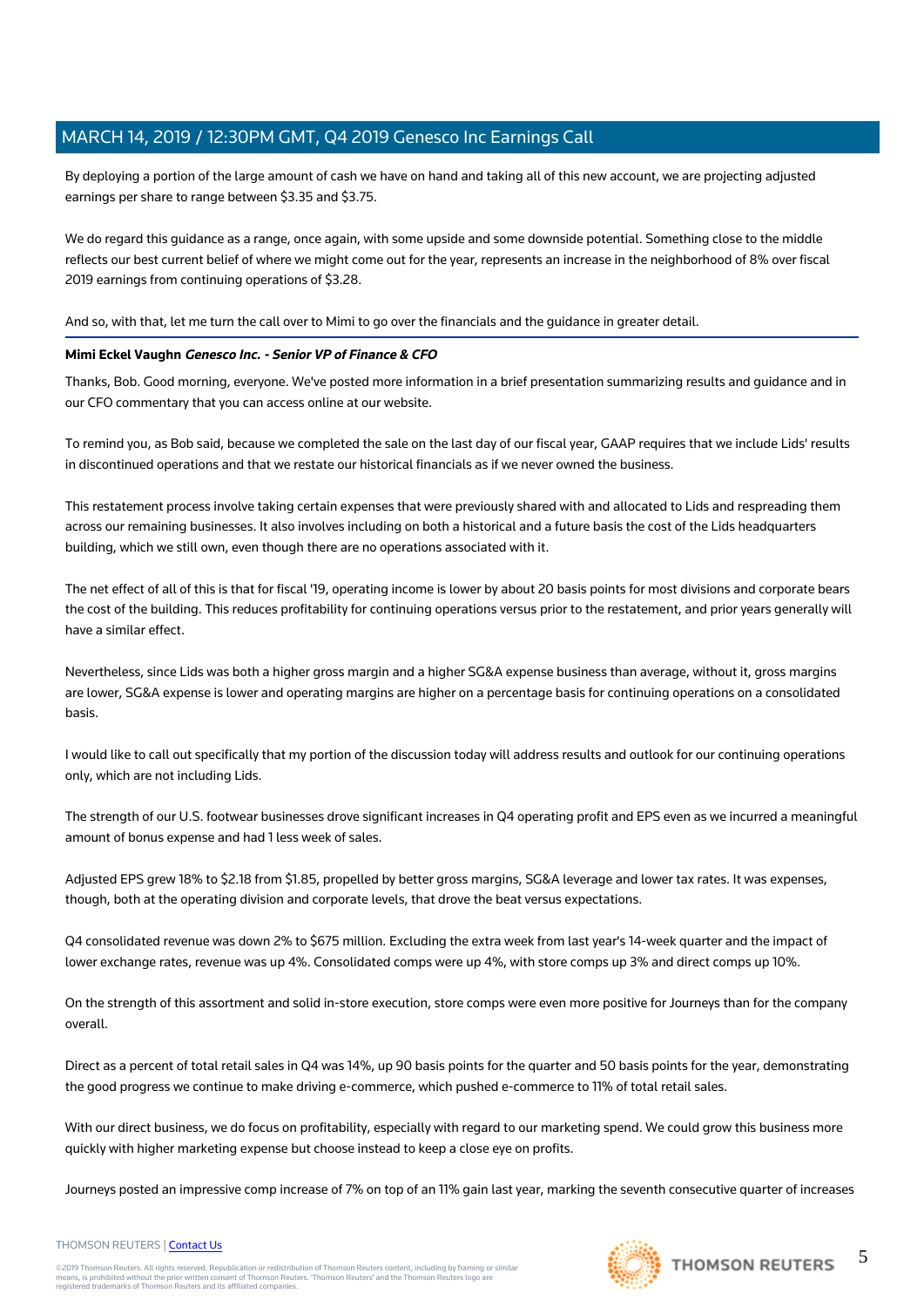and including strong double-digit e-commerce comps.

Highlights of Q4 store performance included mid-single-digit increases in conversion and higher average ticket size. Average ticket was listed by an increase in footwear ASPs and by add-on apparel sales.

However, the stronger driver of Journeys' improvement, once again, was more fashion athletic and more casual footwear unit sales. Boots were an especially strong contributor.

Better in-store conversion and a higher average ticket also drove J&M's solid store comp. Not only were store sales strong, but J&M's well penetrated digital channel posted nice gains as well for an overall J&M comp of 4% on top of a 4% gain last year.

Footwear units were up, but the real star of the holiday season was apparel, especially the knit business, which tied in well to the sport casual look that has driven J&M's success all year. In total, Q4 apparel sales were up 16%.

Higher fashion athletic and casual footwear ASPs were a bright spot in what otherwise was a difficult quarter for Schuh. Lower traffic and conversion led to negative store comps, which, coupled with soft e-commerce sales, resulted in a negative 8% comp.

Consumers had a propensity to purchase more performance athletic footwear for the holidays, and Schuh experienced weakness across boots, fashion athletics and other casual products as a result.

Q4 consolidated adjusted gross margin increased 60 basis points to 46.7%. Journeys' total gross margin increased 60 basis points due to lower markdowns. Gross margin was up also 60 basis points at Schuh as a result of tighter inventory control and fewer promotional sales versus a year ago.

At J&M, gross margin was down 60 basis points due largely to higher markdowns to clear selected merchandise and higher freight expense from a shipping mix shift.

Finally, more direct-to-consumer shipments drove Licensed Brands' adjusted gross margin improvement of 280 basis points. Total adjusted SG&A as a percent of sales decreased 10 basis points to 38.1%, with strong leverage from rents, selling salaries and other expenses.

We've talked about higher bonuses versus almost none last year. And without this, expense leverage would have been 130 basis points. Expense dollars were down in the quarter, not only because of the impact of our cost-savings initiatives, but also because of 1 less week of expenses in a 13- versus 14-week quarter.

Finally, versus expectations, expenses were lower in every one of our businesses and corporate coming from a variety of areas, including selling salaries, rent, professional fees, medical claims and staff expense, among others.

At the beginning of fiscal '19, we launched a profit enhancement program, including Lids, to reduce annual expenses by \$35 million to \$40 million. With the year completed, we're very pleased to announce that we identified savings of almost \$44 million, blowing away the top end of our target, thanks to the resourcefulness and the creativity of our people attacking costs across our organization.

Adjusting for bonus and the extra week last year, we ended the year flat to last year's expenses on a higher level of sales, which is a tremendous accomplishment taking into account cost inflation.

As part of this program, we continue to have, in partnership with our landlords, very good success with renewals and rent reductions. We negotiated almost 170 renewals and achieved a 15% reduction in cash or 8% on a straight-line basis. This was on top of a 21% cash rent reduction or 13% on a straight-line basis for over 190 renewals the year before. An important aspect of these renewals is the shorter term, which allows us to think about rent increasingly as more variable than fixed and gives us flexibility in our cost structure.



#### THOMSON REUTERS | [Contact Us](https://my.thomsonreuters.com/ContactUsNew)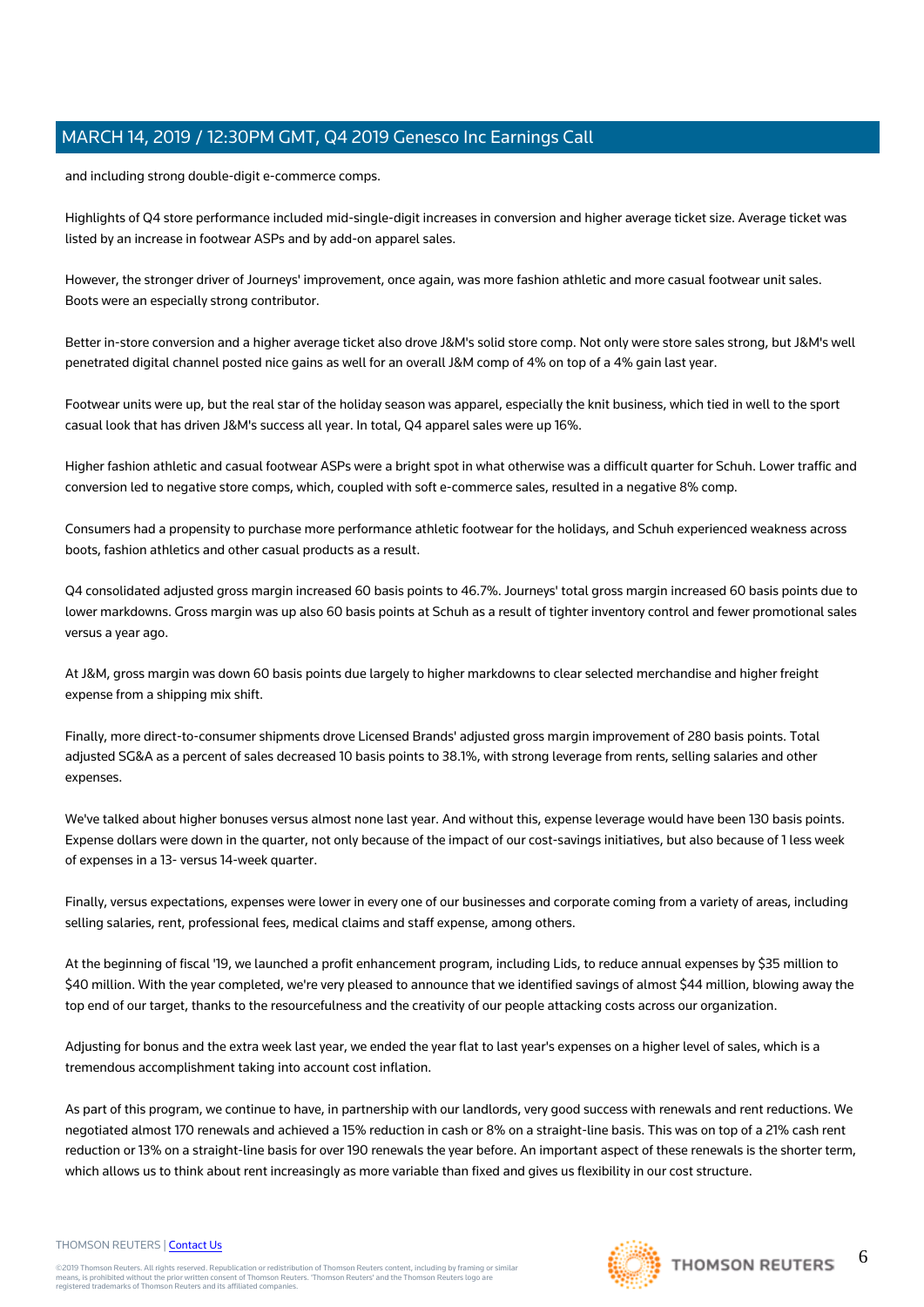Besides rent, top areas of savings included renegotiation of our freight carrier contract, DC expenses, targeted headcount reductions and credit card fees.

Other savings in stores included bank fees, store network costs and store supplies. Outside of stores, savings were in IT, marketing, T&E and more. We know we must reduce the store cost structure and improve efficiency in e-commerce to combat profit dilution from operating 2 channels and driving traffic to stores. This was the beginning of a multiyear effort to reshape our cost structure and allow for continued investment in stores and digital.

In summary, Q4's net result was adjusted operating income of \$58.5 million versus \$54.4 million a year ago. Adjusted operating margin increased 80 basis points to 8.7%. Journeys, J&M and Licensed Brands total OI was up. Schuh was down.

Turning now to the balance sheet. Inventory is in excellent shape as we achieved our objective of improving by 0.1 of a turn this year. Q4 total inventory was down by 5% on a sales increase of 4%, adjusting for a comparable 13-week period and for foreign exchange.

Journeys' inventory was down 3% on a sales increase of 7%. J&M's inventory was up 5% on a sales increase of 4%, and Schuh's inventory was down 7% on a sales decrease of 6% on a constant-currency basis, as Schuh successfully managed down inventory in spite of its sales challenges.

Capital expenditures were \$8 million, well below last year's level of \$18 million and depreciation and amortization was \$13 million. Another of our key initiatives for fiscal '19 was to reduce capital spending. And we successfully brought spending down to \$42 million from \$99 million the year before, which included the Journeys' DC expansion.

As of last Friday, March 8, we had repurchased almost 1.6 million shares during the fourth and the first quarters for \$72 million at an average cost per share of \$46.56.

We had \$53 million remaining under our refreshed \$125 million repurchase authorization. We ended the year with no U.S. borrowings versus \$18 million a year ago and \$167 million in cash, not including Lids sales proceeds. This demonstrated very strong cash flow generation as we carefully managed down capital spending and working capital throughout the year.

So turning now to guidance for fiscal '20. We estimate adjusted earnings per share to range from \$3.35 to \$3.75. As Bob said, we regard this guidance truly as a range, with both upside and downside potential and something close to the middle as our current view of where we may come out.

This will be a transition year for us. We closed and collected the cash from the Lids sale and are presently operating under a transition services agreement with the buyer to unplug Lids from shared services and systems.

And while at Lids was the least integrated of our U.S. businesses, and we have a detailed plan to eliminate stranded costs, there will be some shared expense we have to absorb.

Therefore, in addition to comps, the top and bottom of the guidance range are driven by 2 factors. The first is whether we complete additional buybacks of shares with the cash we have on hand. The midpoint of our range assumes buybacks at the level we have already completed. The top end assumes we buy back more shares.

The second is the degree of success we achieve eliminating stranded costs. The midpoint of our range assumes we achieve the plan we have laid out. The low end assumes we are not as successful as we intend to be in this fiscal year.

For the year, we expect consolidated sales will range from flat to down 1%, with consolidated comps, including direct, ranging from up 1% to up 2%. We expect total sales to be up for Journeys and J&M, offset by exchange rate headwinds and potentially negative comps at Schuh and lower revenues from Licensed Brands.



#### THOMSON REUTERS | [Contact Us](https://my.thomsonreuters.com/ContactUsNew)

©2019 Thomson Reuters. All rights reserved. Republication or redistribution of Thomson Reuters content, including by framing or similar<br>means, is prohibited without the prior written consent of Thomson Reuters. "Thomson Re

7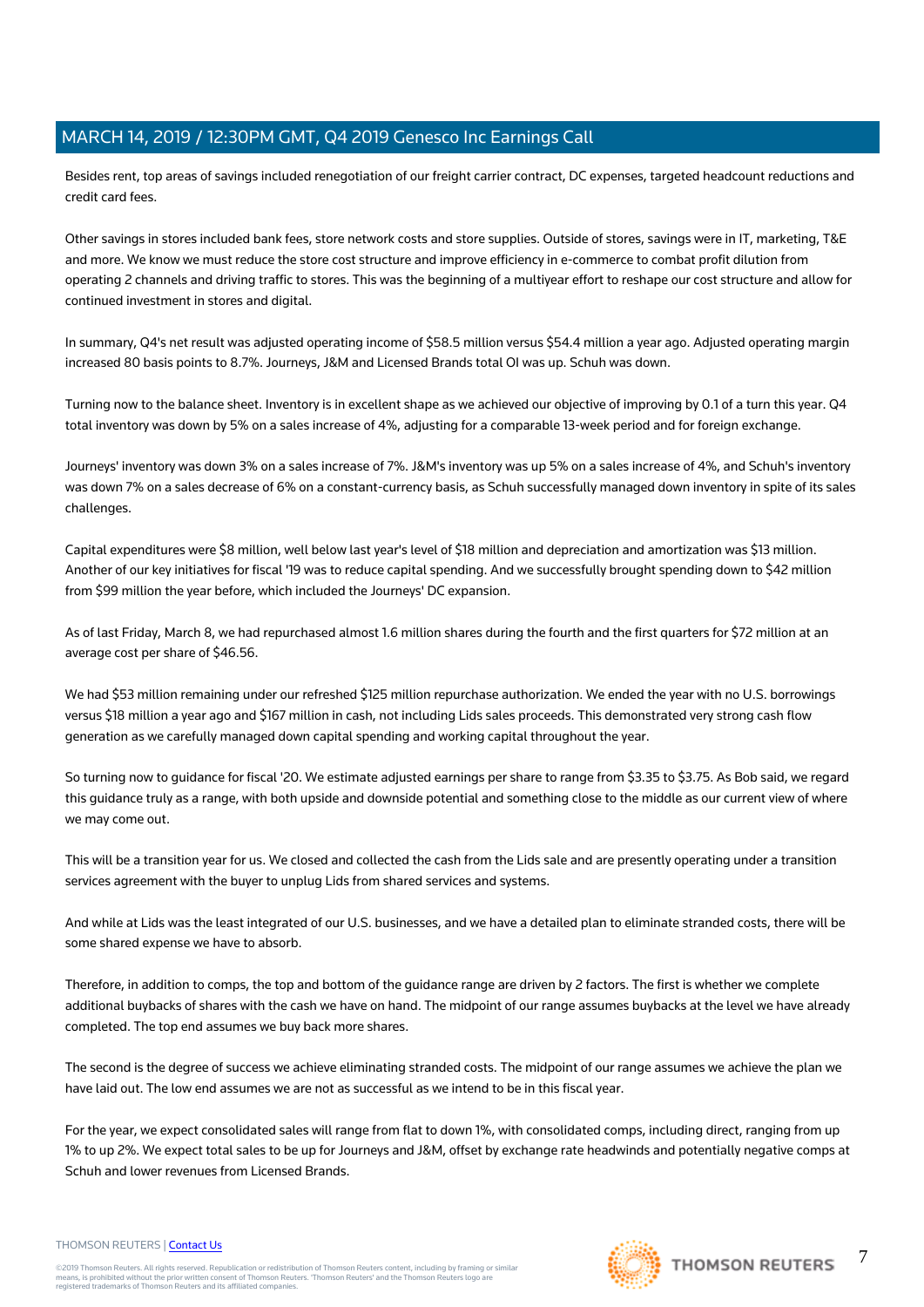Store comps underlying our guidance range from roughly flat to up 1%. We plan to open around 30 new stores, 20 in total for Journeys, with an emphasis on Journeys Kidz. The balance of the Journeys stores will be mostly fill-in locations in strong malls, where we haven't previously been able to get the right rent deal.

Our recent analysis of store openings suggests we are earning on average above our cost of capital. The new stores we opened last year had about twice the sales volume of stores we closed, so we will continue to pursue these openings selectively.

We plan to close around 40 stores for a square footage decrease for the third year in a row. However, we will keep a store open with a short lease term if the rent deal is attractive, so this number may change.

We expect gross margin to be up 10 to 20 basis points in total, with the improvement coming from the branded business, namely J&M and Licensed Brands.

With the lower store comp, we expect SG&A expense will delever in the 10 to 30 basis point range. The lower end of this range would mean also we did not eliminate all the stranded costs that we planned. We are launching another round of profit enhancement, cost reduction as a key initiative in fiscal '20, with a target of close to another \$20 million, which is not yet fully reflected in these numbers. If we hit the top end of our comp range and realize more cost savings, we should be in a position to leverage expenses.

This all results in an operating margin percent within a few tenths of last year's level and EPS that ranges from up low single digits to up in the mid-teens, due largely to the impact of share buybacks. We estimate the fiscal '20 tax rate at 27%.

An important call-out for modeling is that the shape of our quarterly guidance changes without Lids since Lids was less profitable than the rest of the company during the first half of the year.

All 4 quarters should now be profitable, but very modestly so in Q1 and Q2, since it's still tough to earn money in these 2 very low-volume quarters.

Capital expenditures will be around \$45 million, a little above last year's level, as we plan to spend more dollars on digital and omnichannel investments while still investing to refresh our store fleet. We estimate depreciation and amortization at \$52 million.

Lastly, we're assuming an average of 18.3 million shares outstanding, assuming no stock buybacks beyond what we have made to date, but we can use repurchase availability opportunistically going forward.

Now I'll turn the call back to Bob to comment on our footwear-focused strategy and the other key initiatives we're working on.

#### **Robert J. Dennis Genesco Inc. - Chairman, President & CEO**

Thanks, Mimi. With the sale of Lids finalized, I'd like to revisit the strategic rationale we laid out when we made the decision to be a footwear-focused company.

That decision came out of an in-depth strategic review that management and the board conduct with the assistance of outside advisers on an annual basis.

On top of that, we have spent much of the last year going through an exhaustive process to evaluate each of the businesses in our portfolio and the connections -- their connections to one another, and have validated that they are better together than they are apart.

Our strong strategic positioning, close connection with our customers and enduring leadership positions are what make each of our footwear businesses distinctive on their own, and what they share as sources of synergies makes them stronger together.

With greater focus, we believe we are now in a better position to unlock the full potential of our businesses and utilize the platforms we have for future growth.



## THOMSON REUTERS

8

#### THOMSON REUTERS | [Contact Us](https://my.thomsonreuters.com/ContactUsNew)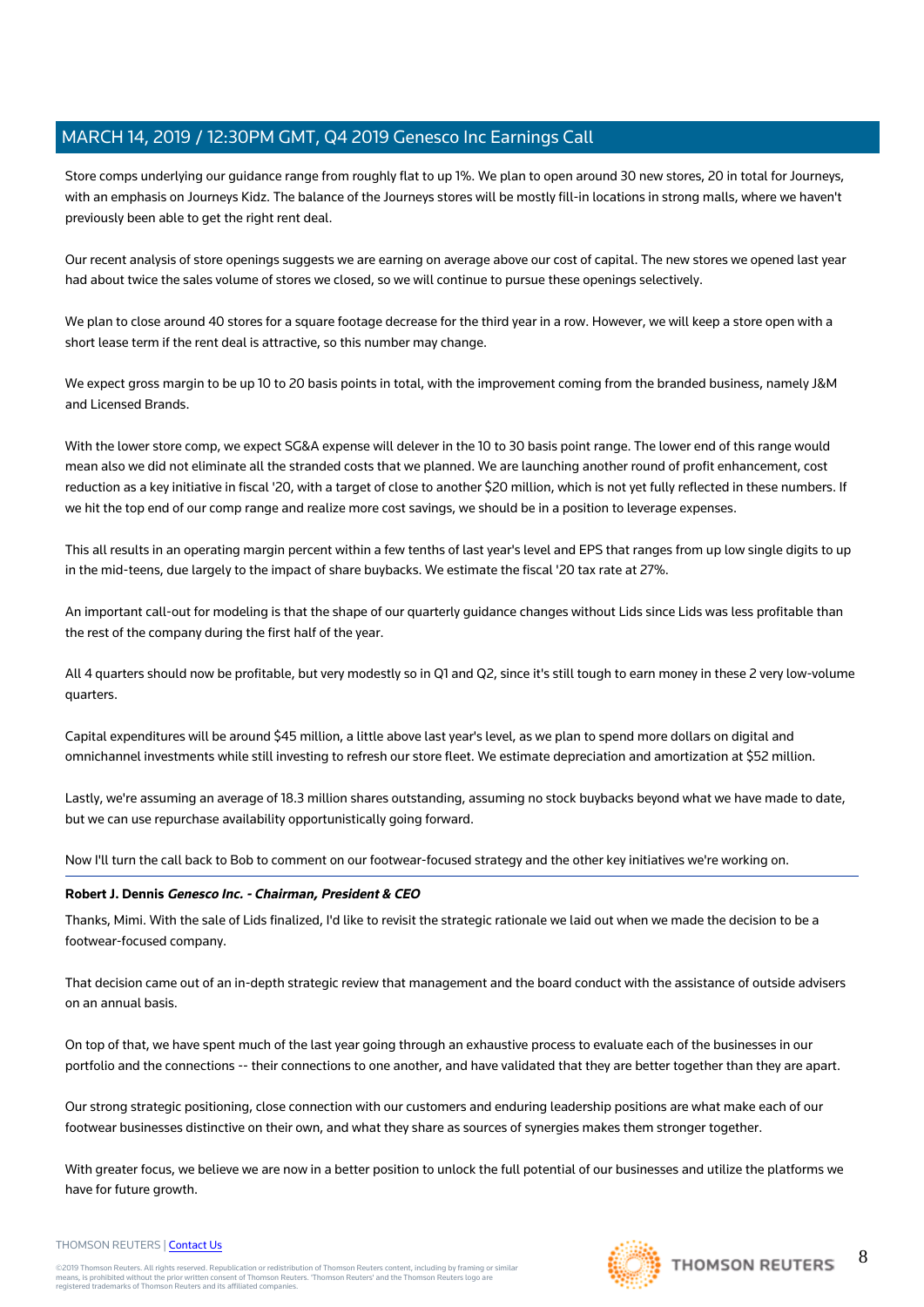We also believe that a company focused solely on footwear is easier for investors to understand and, therefore, easier for the market to value appropriately.

Journeys is the leading omnichannel retailer of branded fashion footwear to teens in North America, a position it has held for 2-plus decades. As its strong performance through fiscal '19, once again, demonstrates Journeys' understanding of teens and unrivaled access to merchandise this customer wants, the equipment's uniquely well served this fickle customer and to navigate the fashion shifts that are inherently part of life in this market segment, and to create and maintain strong competitive advantage.

Likewise, Schuh, despite its recent struggles, occupies a similar leadership position selling fashion footwear, not only to teens, but also to young adult shoppers in the U.K.

What further differentiates Schuh and engenders allegiance from its customer are its advanced omnichannel capabilities and equally passionate focus on customer service.

Meanwhile, J&M's leadership position is founded on brand equity that has taken more than 165 years and 30 presidents to build. This heritage and its ability to interpret its customers' ever-evolving fashion needs into a product offering that resonates season-after-season is what maintains Johnston & Murphy's preeminent positioning.

Johnston & Murphy also provides a footwear-focused Genesco with one of its most promising platforms for future growth. This platform allows direct sales to its customers through both brick-and-mortar and e-commerce, complemented by a vibrant wholesale business, offering the opportunity to add additional vertical brands that can plug into this infrastructure and control their own destinies in today's retail landscape, where brands increasingly go direct to consumers.

Together, the footwear businesses are even more compelling. Since Journeys and Schuh enjoy significant overlap in their vendor base, their combined scale allows for a stronger relationship with vendors that it's demonstrated in activities such as top-to-top global summits, held jointly to set marketing and product direction. Their combined scale allows for leverage and merchandise costs and purchase terms and an access to both hot and unique products, such as special makeups of certain franchises carried only in Journeys and Schuh.

Additionally, the sharing of best practices between these 2 related business provides great benefits in both directions, as their functional heads pair up to compare KPIs and exchange what is working best within their respective businesses.

Finally, these businesses provide the platform and infrastructure to plug in other branded businesses in North America and potentially in Europe.

We've said before that one of the areas of most significant benefit across all of our footwear concepts is the ability to detect and interpret fashion trends that start in one area of our business and then spread to others.

Whether trends start in Europe and then come to the America or vice versa or emerge in the young adult market and spread to teens, the ability of our merchant and product groups to go to market together and to share information and insights is the store's real advantage.

Finally, while Journeys and Johnston & Murphy may look separate and distinct from the outside, they share almost all of their retail systems and services, providing significant cost synergies.

From point of sale to merchandising systems, loss prevention to help desk, the retail infrastructure of these 2 concepts is completely integrated. Likewise, the wholesale infrastructures of the Johnston & Murphy Group and the Licensed Brands Group are completely integrated as well. Focusing further on these synergies is an important step in delivering enhanced value.

Shifting gears. We've talked about our overarching objectives to give our customers an outstanding experience however they choose to



9

#### THOMSON REUTERS | [Contact Us](https://my.thomsonreuters.com/ContactUsNew)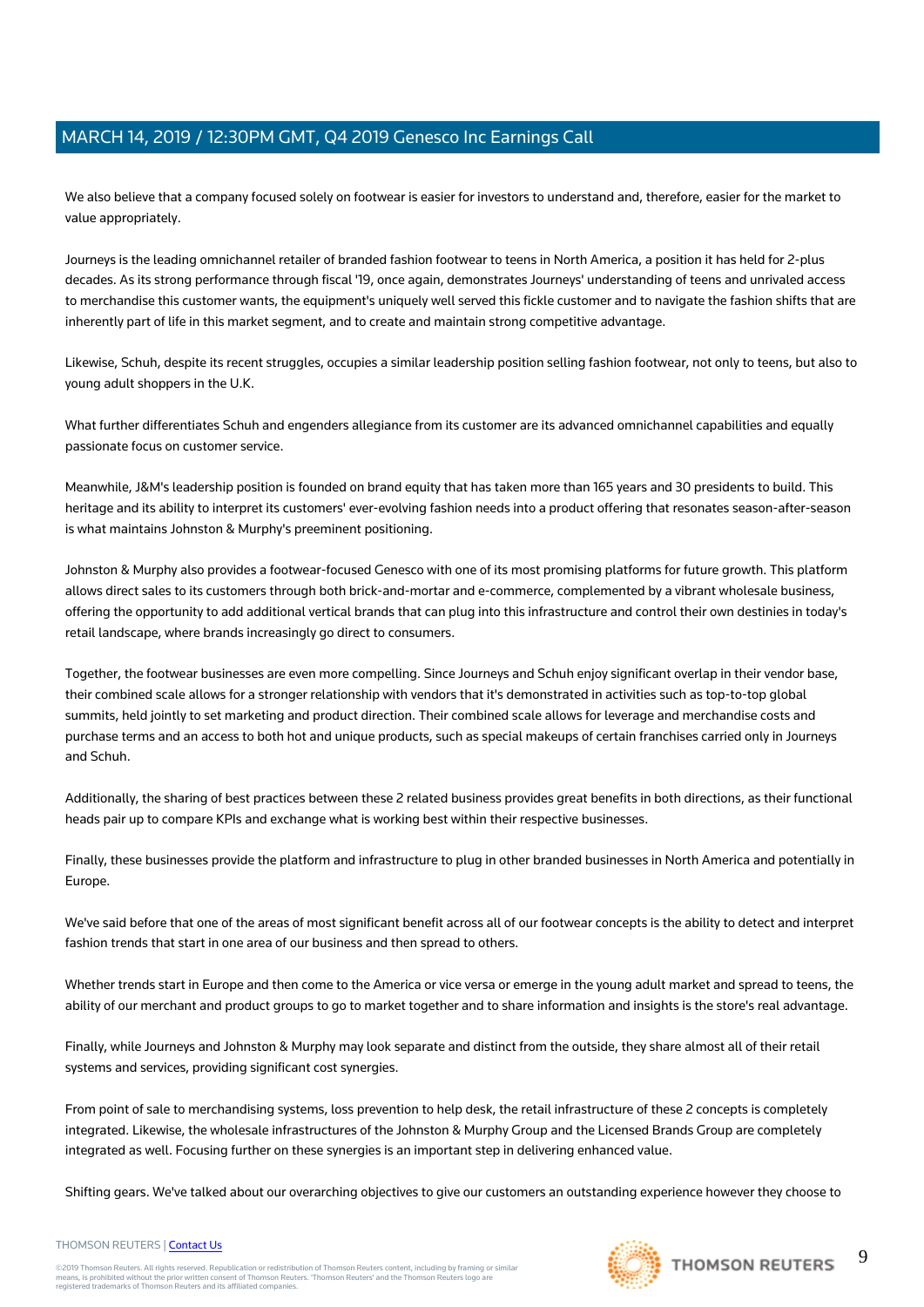shop with us, and to keep our concepts relevant in the minds of our target consumers delivering on the high expectations in today's shopping environment.

Realizing we've taken a good amount of time to discuss what the company looks like without Lids, I'm going to do a light touch this time around and provide 1 or 2 examples of our fiscal '20 initiatives relating to each objective. And as a reminder, those objectives are: one, improve the customer experience and build a single view of the customer; two, enhance the in-store experience and drive sales in our brick-and-mortar locations; third, build out omnichannel and digital capabilities; and finally, strengthen the equity of our retail brands.

So starting with improving the customer experience and building a single view of the customer. After a successful pilot program, we're rolling out a new CRM platform at Journeys that gathers transactional, behavioral and demographic information, such as past purchases, shipping preferences, social preferences and promotional history that reside in our various systems and consolidating it into a unified view with the customer.

This capability will be hugely beneficial to our customer service reps, who currently don't have an efficient way to access complete customer data, and it will enhance their ability to timely respond to inquiries, fix problems and provide greater overall service.

The system will also be powered by artificial intelligence that will generate insights and recommendations for our customer service team to aid in their selling efforts.

Moving onto enhancing the in-store experience in driving sales in our brick-and-mortar locations. We are rolling out workforce management to Journeys' stores. This initiative builds on our shopper traffic accounting technology and takes the analytics and automation of store staffing several steps further to improve conversion and drive sales.

The idea is to keep adding labor to peak traffic times and to never miss a sale, but also reduce staffing during non-busy shopping periods.

Following a successful test for Back-to-School, we expanded the pilot to more stores and regions for the holiday season. The results were very encouraging with conversion and pilot stores exceeding the overall company, in addition to better control of payroll and pilot districs versus planned.

For Johnston & Murphy, we're exploring, selectively expanding its store base with a focus on A malls, of which there are over 200 in the U.S. that J&M currently is not operating in.

With the shift to a more inclusive product assortment from the significant growth in casual footwear and apparel, we believe the brand is much more commercially attractive to a wider consumer audience compared to its days as primarily addressed to resource.

What has been encouraging through this exercise is that landlords are being more open to creative lease terms, including a more variable rent structure to help mitigate long-term risk for this desirable category-leading brand. And what we know is when we open stores in a new market, we also see e-commerce sales increase there, too.

Now turning to building out omnichannel and digital capabilities. Among several initiatives, we are designing johnstonandmurphy.com with a focus on a better mobile experience, featuring larger product images, along with improved filters and navigation. The goal is to increase mobile conversion rates after the new site launches this fall.

And at the same time, we recently updated the journeys.com platform, which brought it -- with it a host of enhanced features, including in particular for mobile devices. They include a cleaner look and feel with simpler navigation and easier checkout, and then, coming soon, additional alternative payment methods like Apple Pay and Google Pay.

Finally, strengthening the equity in our retail brands. The objective here is for Journeys to lead in partnership with the most relevant team brands, the creation of memorable moments that resonate with our core consumer.



#### THOMSON REUTERS | [Contact Us](https://my.thomsonreuters.com/ContactUsNew)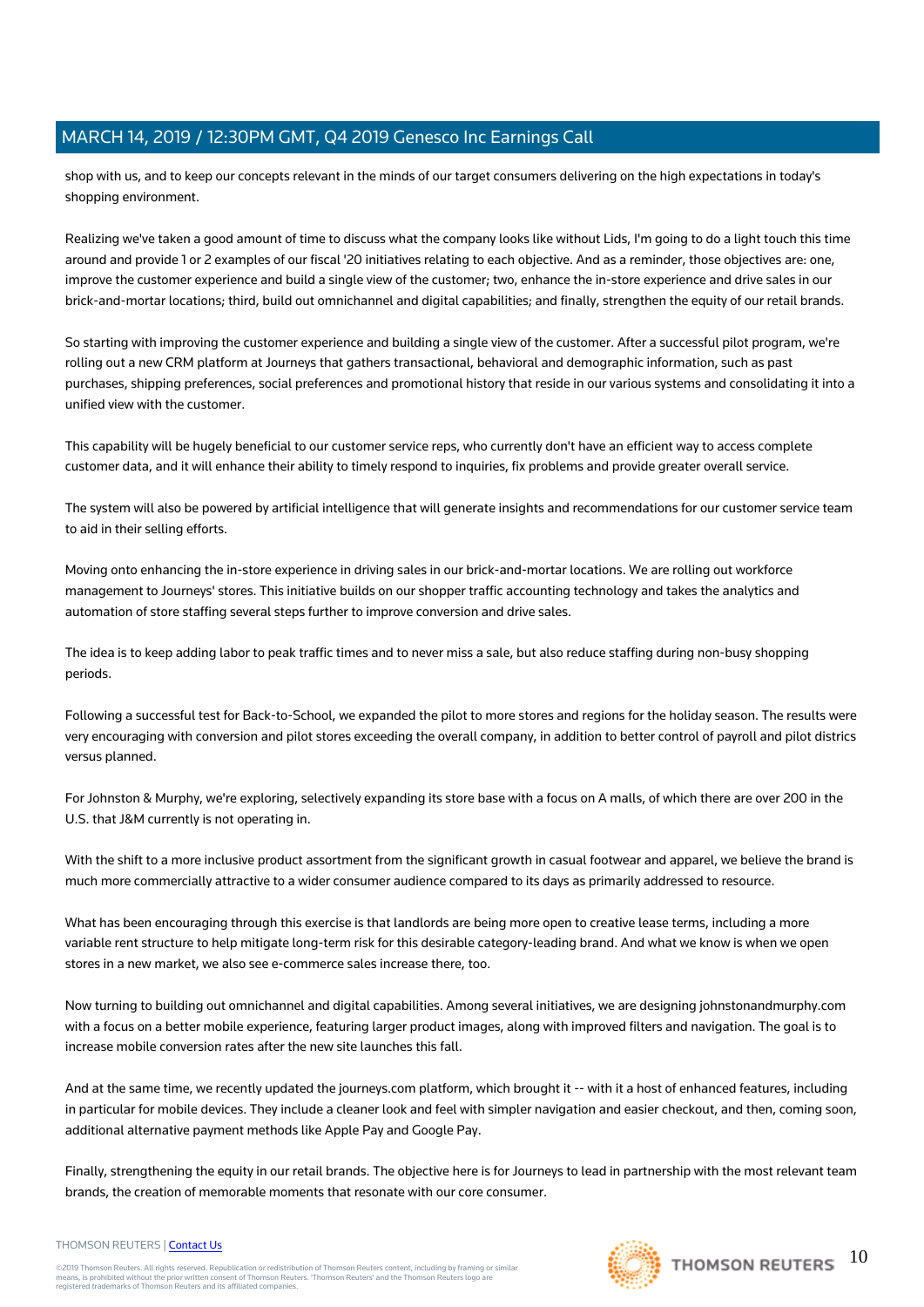Building on the success of several events last year, Journeys is joining forces with Converse to offer a one-of-a-kind experience that celebrates self-expression and helps teens build confidence as they get ready to go off to prom this spring.

Hundreds of lucky high school students will have the opportunity to visit the YouTube space in New York City, where they will receive a free pair of shoes to customize on-site, learn the latest dance moves and receive mini makeovers through beauty tips from several of their favorite YouTubers. The event is being promoted through digital, social catalog and in-store promotions.

With respect to Schuh, we are executing on a detailed 20-point program to immediately address the deterioration in profitability. Our most significant goal is to attack the negative comp trend that emerged 4 quarters ago. Some selected actions include testing new categories like socks and apparel to fuel increased paydown sales, investing in made-to-order product offering to fill customers' footwear needs outside of the branded offering and rapidly replenishing the database of contact information that was greatly diminished with the implementation of the new data privacy requirements by collecting customer information, both at point-of-sale in-stores and online. We're also attacking Schuh's cost structure by doubling down on rent reduction and store rationalization efforts and continuing with the cost reduction efforts that successfully bound over \$3.5 million of savings in fiscal '19.

Beyond these immediate actions, we're taking steps over the medium term to improve the position of the brand and with its consumer and with the brand Schuh sells. This starts with a refocused effort to strengthen the connections with our primary youth consumer through more effective digital campaigns and brand awareness programs.

Like Journeys, we will be investing in a new CRM system to enable a single view of the Schuh customer, so we can better understand each customer's path and the different ways they interact with the brand, both in the digital and physical worlds.

We're also testing a new store prototype in a handful of locations designed to enhance the in-store shopping experience and better showcase Schuh's powerful branded product offering.

Along the same line, we're working hard to strengthen our relationship with existing brands by leveraging both local and more global relationships in connection with Journeys to provide for broader access to popular styles and more exclusive offerings.

By continuing to improve the Schuh customer experience, we believe we will build even stronger loyalty and allegiance to shopping at Schuh.

So in closing, I believe the future for Genesco is very bright. We are a significantly stronger company than we were a year ago with a really healthy balance sheet that gives us extraordinary flexibility to invest for growth in our current businesses, pursue new and inorganic growth opportunities and opportunistically to return cash to our shareholders.

A year ago, I said we have a lot of hard work ahead of us. But I was confident that with continued focus, ingenuity and perseverance, and given the tremendous potential in our businesses and the ordinary strength of our people behind them, that we would meet the test retail was presenting and look back a year later with pride in what we accomplished together.

Thanks to the talented and dedicated people we have. I am pleased to say we accomplished that, what we set out to do and more. We have a lot to celebrate, and I'd like to extend a heartfelt thanks to all of our employees across all of our organizations for their hard work and success.

And finally, I would also like to extend a word of thanks to our long-term Lids colleagues and wish them the best of luck.

And with that, operator, we will take questions.

#### **QUESTIONS AND ANSWERS**

#### THOMSON REUTERS | [Contact Us](https://my.thomsonreuters.com/ContactUsNew)

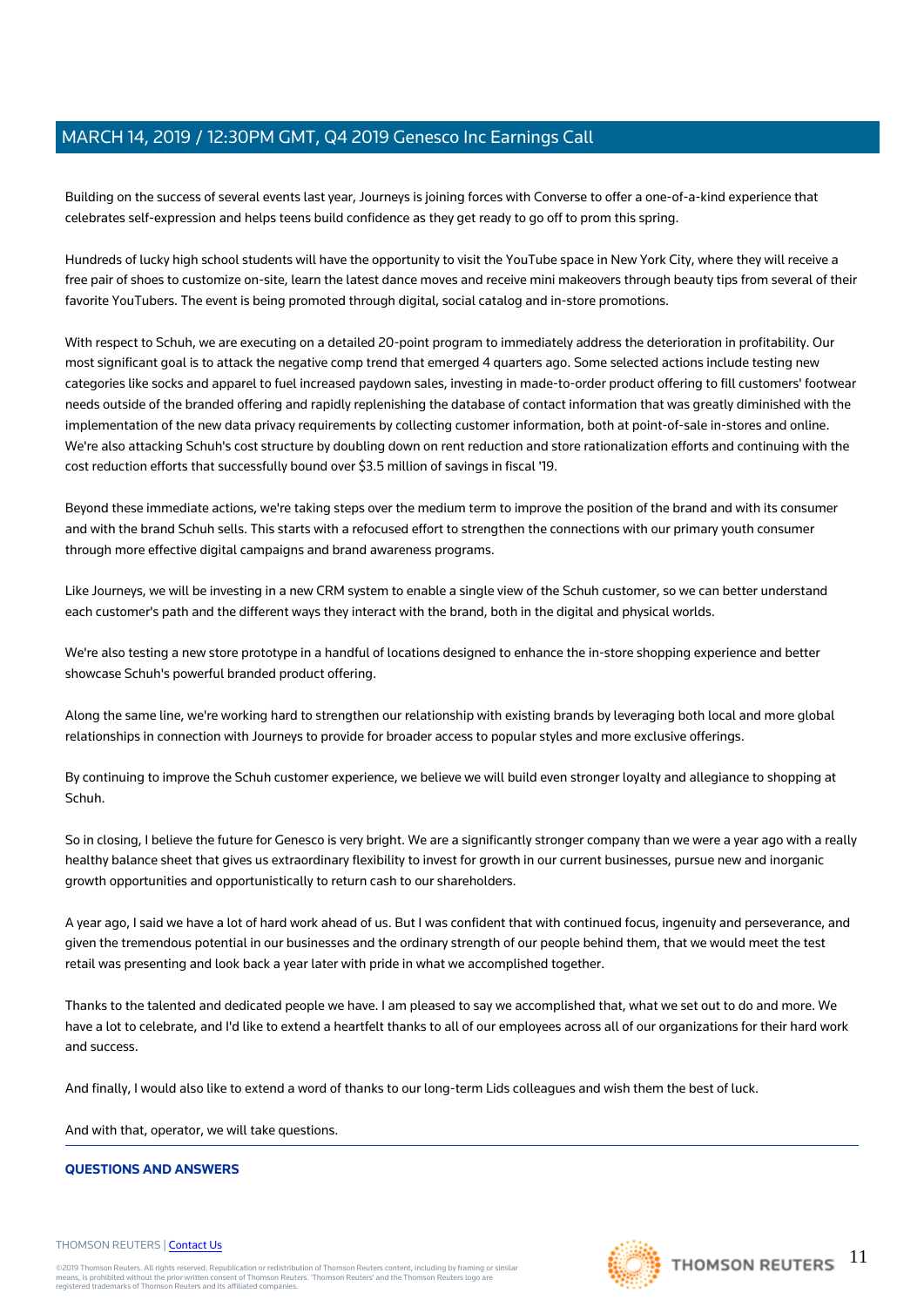#### **Operator**

(Operator Instructions) We will take our first question from Jonathan Komp of Baird.

#### **Jonathan Robert Komp Robert W. Baird & Co. Incorporated, Research Division - Senior Research Analyst**

First question I have is just the non-GAAP earnings including Lids for the year was \$3.46, obviously exceeded the high end of your guidance, and I was wondering if you could differentiate a little bit some of the drivers of the upside that you saw during the quarter.

#### **Robert J. Dennis Genesco Inc. - Chairman, President & CEO**

Sure. It was driven, first and foremost, by a great comp result. And so as often the case for us, the main driver is sales, but I'll ask Mimi to put a little more color on that.

#### **Mimi Eckel Vaughn Genesco Inc. - Senior VP of Finance & CFO**

Yes. I mean, the main driver absolutely was sales. I think that we had expected that in January, just given the great holiday season that we have had that we would give back a little bit in January, and that actually did not come to fruition. We maintained the momentum through January. And then right at the end of the year, I think that the impact of our cost-savings initiatives really paid off. I mean, the beat to expectations to our own expectations really came from cost savings across every one of our businesses. And so we saw savings in rents and in selling salaries, and we saw it -- and those are ones that should be recurring savings. We had one-time pickups as well in places like medical expenses. So all in all, we ended stronger on both the sales side and on the expense savings side than we expected.

#### **Robert J. Dennis Genesco Inc. - Chairman, President & CEO**

And the other thing I would just point out, Mimi mentioned it, but I think it's worth emphasizing again, is that result, which exceeded our guidance, which we're very pleased with, also included a significant bonus being paid out across the company versus virtually no bonus last year.

#### **Jonathan Robert Komp Robert W. Baird & Co. Incorporated, Research Division - Senior Research Analyst**

Great. And I'd like to follow up there, more of a question on the outlook. And when you look at some of the G&A drivers, incremental cost reductions, presumably a lot lower bonuses and then some of the rent savings, I'm surprised that you might not be assuming or you're assuming deleverage on relatively modest comps. But it seemed like you might have a year where you could have better performance in that, given some of those savings. So any more color on the size of the stranded costs you're embedding or the other areas of inflation that are offsetting some of the benefits you might see?

#### **Robert J. Dennis Genesco Inc. - Chairman, President & CEO**

Jonathan, I'll start. As I said just before, it's all about sales. And so with the low level of comp that we're constructing for our guidance, it still gets a little tough to leverage. Even with all the cost savings improvements we have, we have 2 things. Mimi will talk about the stranded costs in a minute, and then we still have upward pressure on wages. We think we can mitigate some of that with the workforce management program we're putting in place, but there is continued upward pressure on wages.

#### **Mimi Eckel Vaughn Genesco Inc. - Senior VP of Finance & CFO**

Yes. So I'll first -- I'll talk first about just comps and the comps in our guidance. We feel really good about the momentum we have in Journeys and in Johnston & Murphy. But we're coming off of a year where we had an 8% comp in the Journeys for the year on top of a 4% comp the year before. So we think it's appropriate to be conservative in our outlook despite this momentum that we're seeing. And then in Johnston & Murphy, we finished the year with a 7% comp, and so have also, we think, appropriately moderated the overall outlook for J&M. And there are headwinds over in the U.K. And so we're expecting, even in spite of a pretty negative year last year, flat to perhaps even negative comps for Schuh. So that doesn't really give us a lot of top line to be able to leverage the expenses. To talk specifically about stranded costs, Lids was the least integrated of our business. We've got a program in place where we are going to stamp out as much of the stranded costs and reorganize internally to eliminate that. So it's a few millions, Jon. But with the level of comps that we are projecting, it does become challenging to leverage. To the extent that we hit the higher end of our comp guidance and we get some more cost savings, which we haven't fully baked into our plan, we will be in a position to leverage. I think our leverage point at this point is below the 2% comp range. And so if we are successful in exceeding that, then we ought to be in good shape.

#### THOMSON REUTERS | [Contact Us](https://my.thomsonreuters.com/ContactUsNew)

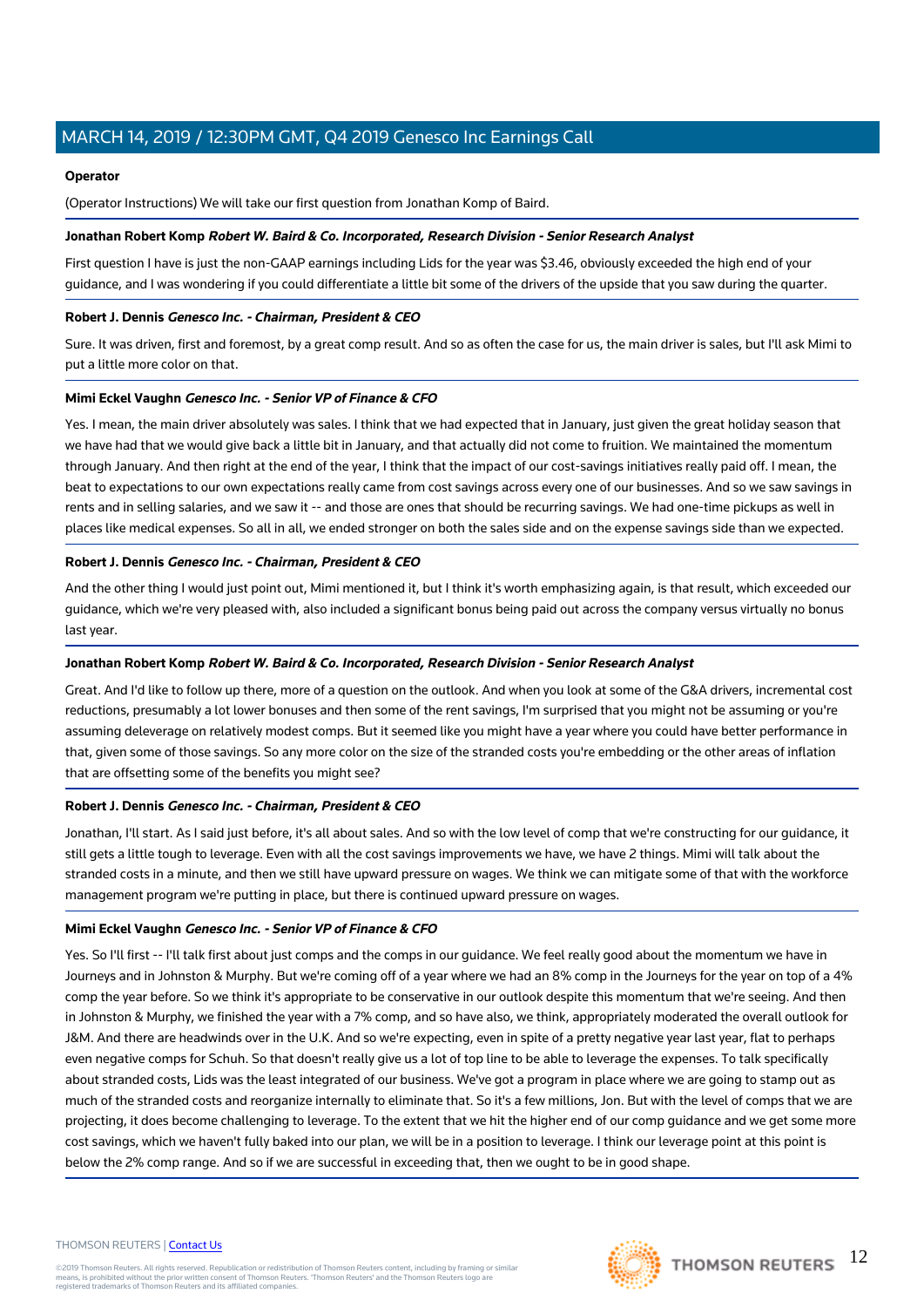#### **Jonathan Robert Komp Robert W. Baird & Co. Incorporated, Research Division - Senior Research Analyst**

Okay, great. And last one for me, just on Journeys, I don't know if you're willing to give a little more color on the trends you're seeing within the first quarter and kind of the shape that's needed to hit the guidance of 0 to 1% on the comps. And then the fact that you're projecting 1% to 2% for the balance of the year, just curious, your thinking on why you won't expect it to be higher, given what seems to be still a good merchandising environment there?

#### **Robert J. Dennis Genesco Inc. - Chairman, President & CEO**

Yes. Jon, we're not going to give a lot more color. I thought we were pretty more generous than normal in terms of describing what was driving the business. And it's really more the same. We're not seeing necessarily new trends, but what we're seeing is nice freshness coming in from the brands that matter the most. And so as we highlighted in the fourth quarter, for example, the top sellers, when you get down to style, were different from a year ago, even though some of the brands were the same. And we're seeing just continued efforts on behalf -- on our behalf by our vendors to continue to be fresh. And so that's what we're looking at. The guidance we have is against some very strong results that Journeys just delivered. So we think, in the case of Journeys, based on their past performance, it's prudent to be conservative. And then most obviously with Schuh, we're going to continue to be conservative about comps there, given the very uncertainty -- high uncertainty of Brexit in that country right now.

#### **Mimi Eckel Vaughn Genesco Inc. - Senior VP of Finance & CFO**

Yes. And just one comment around the first quarter result. So for Journeys, in particular, given all of the puts and takes with tax refunds this year, we thought it would be prudent to be even more conservative in the first quarter. The government was running at the widest gap, about a \$39 billion gap in the level of refunds. We're still about \$10 billion behind. Journeys' business is especially sensitive to that. We saw in the third quarter or in the third week or so of February a slowdown in those refunds. But once those refunds started to pick up, we were -- we saw really the momentum pick right back up. And so we think we can successfully come out on the other side once these refunds catch up.

#### **Operator**

We will now take our next question from Steve Marotta of CL King & Associates.

#### **Steven Louis Marotta CL King & Associates, Inc., Research Division - Senior VP of Equity Research & Senior Research Analyst**

Mimi, you just mentioned that a more conservative in Q1 for Journeys. Does the Journeys comp estimate for Q1 differ materially from the annual plan? When you say conservative, do you mean that your internal plans for Journeys comp in the first quarter is below the annual plan?

#### **Mimi Eckel Vaughn Genesco Inc. - Senior VP of Finance & CFO**

It's a little bit below, Steve, not materially. I think it's just more in terms of a point of emphasis that we thought it was prudent to be a little bit more cautious just because of the uncertainty. There were so many changes in terms of income taxes in the last year and income tax refunds, lots of speculation about whether refunds would be at the same level or not. And so we built in a little bit more conservatism to accommodate any of those unknowns.

#### **Steven Louis Marotta CL King & Associates, Inc., Research Division - Senior VP of Equity Research & Senior Research Analyst**

Okay. And you mentioned that the stranded costs are a few million dollars. Do you mind putting a finer point on that?

#### **Mimi Eckel Vaughn Genesco Inc. - Senior VP of Finance & CFO**

The stranded costs, if you look back, it's in the probably \$2 million to \$3 million range, and that is assuming that we can stamp out most of the stranded costs that we have. And so that's what we're working to do this year.

#### **Steven Louis Marotta CL King & Associates, Inc., Research Division - Senior VP of Equity Research & Senior Research Analyst**

Also, and I may have misheard of this, I thought I heard Bob or Mimi mention that there were \$20 million of targeted SG&A costs for - was that savings this year? Did I mishear that? Can you talk a little bit about where you are on the cost savings program that you have identified and what you anticipate executing this year and next?



#### THOMSON REUTERS | [Contact Us](https://my.thomsonreuters.com/ContactUsNew)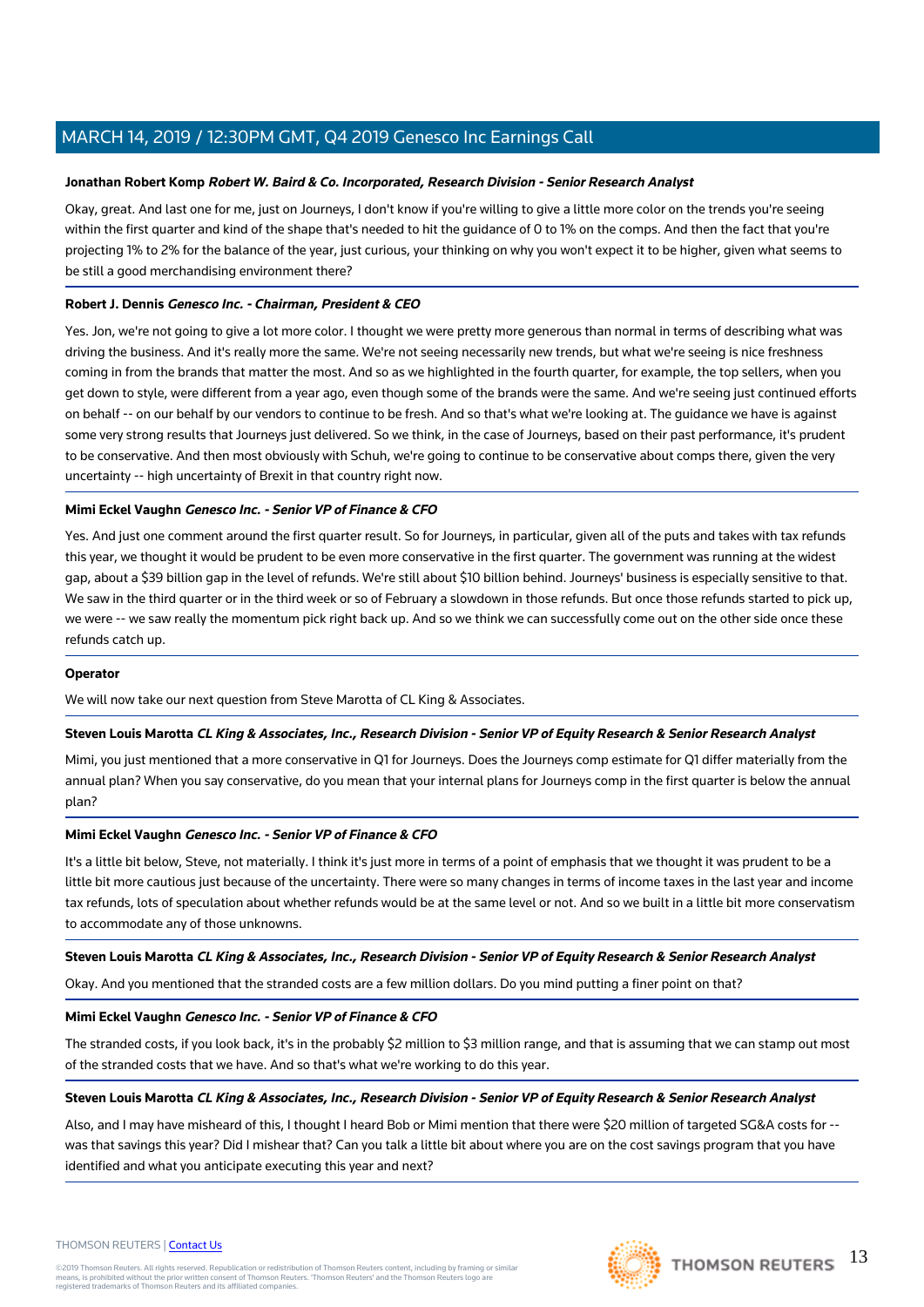#### **Mimi Eckel Vaughn Genesco Inc. - Senior VP of Finance & CFO**

Yes. So Steve, we have made really good progress on our cost savings programs. I talked about a program in the fiscal year we just ended of -- with a target of \$35 million to \$40 million, which included Lids, and we exceeded the top end of that range. We actually identified opportunities equal to \$44 million. The \$20 million that I referenced is really for this upcoming fiscal year. And those savings, we've not yet identified. We haven't yet rolled all those savings into our plan. We're going to adopt the same posture that we did last year, where we set a target at the beginning of the year and we worked really hard to identify those initiatives throughout the year. And we'll update you as we make progress to that end.

#### **Operator**

We will now take our next question from Mitch Kummetz of Pivotal Research Group.

#### **Mitchel John Kummetz Pivotal Research Group LLC - Senior Analyst of Footwear, Apparel Vendors and Retailers**

I guess, I've got a couple of housekeeping on the guidance, and then a third. So Mimi, on the share count for the year, so in the press release, in the footnotes, it looks like the low end of the range is built on 18.3 million, and the high end is 17.7 million. So that's a 7 -- or, I'm sorry, a 600,000 share difference. But you've got like \$53 million left on the authorization. It seems like you've got capacity to buy over another million of shares. How should we think about that relative to the guide? It looks like the share count could be less than the 17.7 million based on where you are with the authorization.

#### **Mimi Eckel Vaughn Genesco Inc. - Senior VP of Finance & CFO**

Yes. Mitch, I think that what we had put into just the range was the shares that we have bought back to date, which is what represents the 18.3 million shares. And then we picked a number that said that if we were to be more aggressive about share buybacks, where would it be? And that would be within the \$125 million authorization that we have. I think that the most important point I would make here is that we are opportunistic about how we think about share buybacks. We tend to buy back more when our stock price goes down and less when it goes up. And so we will be opportunistic to try to maximize the buybacks rather than just doing a forced match to -- forced march to buy back at any cost.

### **Robert J. Dennis Genesco Inc. - Chairman, President & CEO**

We did the math on that. Obviously, how many shares you can buy back depends on the price of the stock. And so we may have taken a bit of a conservative approach on what the price might be in terms of what's available to us for further buybacks.

### **Mitchel John Kummetz Pivotal Research Group LLC - Senior Analyst of Footwear, Apparel Vendors and Retailers**

Got it. And then -- okay. And then maybe on the SG&A side, you've talked about the -- how large the Journeys bonuses were in fiscal '19. Could you give us that number? And can you say what is embedded in the plan for 2020? I'm guessing you would expect it to be down. I mean, it looks like you would think Journeys would have a more normal year in 2020 versus '19 just at least based on the comp outlook. Can you say kind of how much you expect the Journeys bonuses to be down year-over-year in terms of what's in the guide?

#### **Mimi Eckel Vaughn Genesco Inc. - Senior VP of Finance & CFO**

Sure. So the bonuses were good for Journeys that we also had higher bonuses across other places in our organization in J&M and in corporate versus last year. And so the higher level of bonus expense really is across the organization. So we said it was in the neighborhood of \$20 million, and it actually ended up just a little bit above \$20 million, \$21 million. And we've also said that a more normalized bonus is in about half that level, and about half that level is what we have in the plan for next year.

#### **Operator**

We will now take our final question from Laurent Vasilescu from Macquarie.

### **Laurent Andre Vasilescu Macquarie Research - Consumer Analyst**

I wanted to follow up on the earnings flow-through for this coming year. I think in past years, about 70% of your earnings came from the back half. And then in the last 2 years, all your earnings came from the back half. Just curious to know how we should think about this coming fiscal year.

#### THOMSON REUTERS | [Contact Us](https://my.thomsonreuters.com/ContactUsNew)

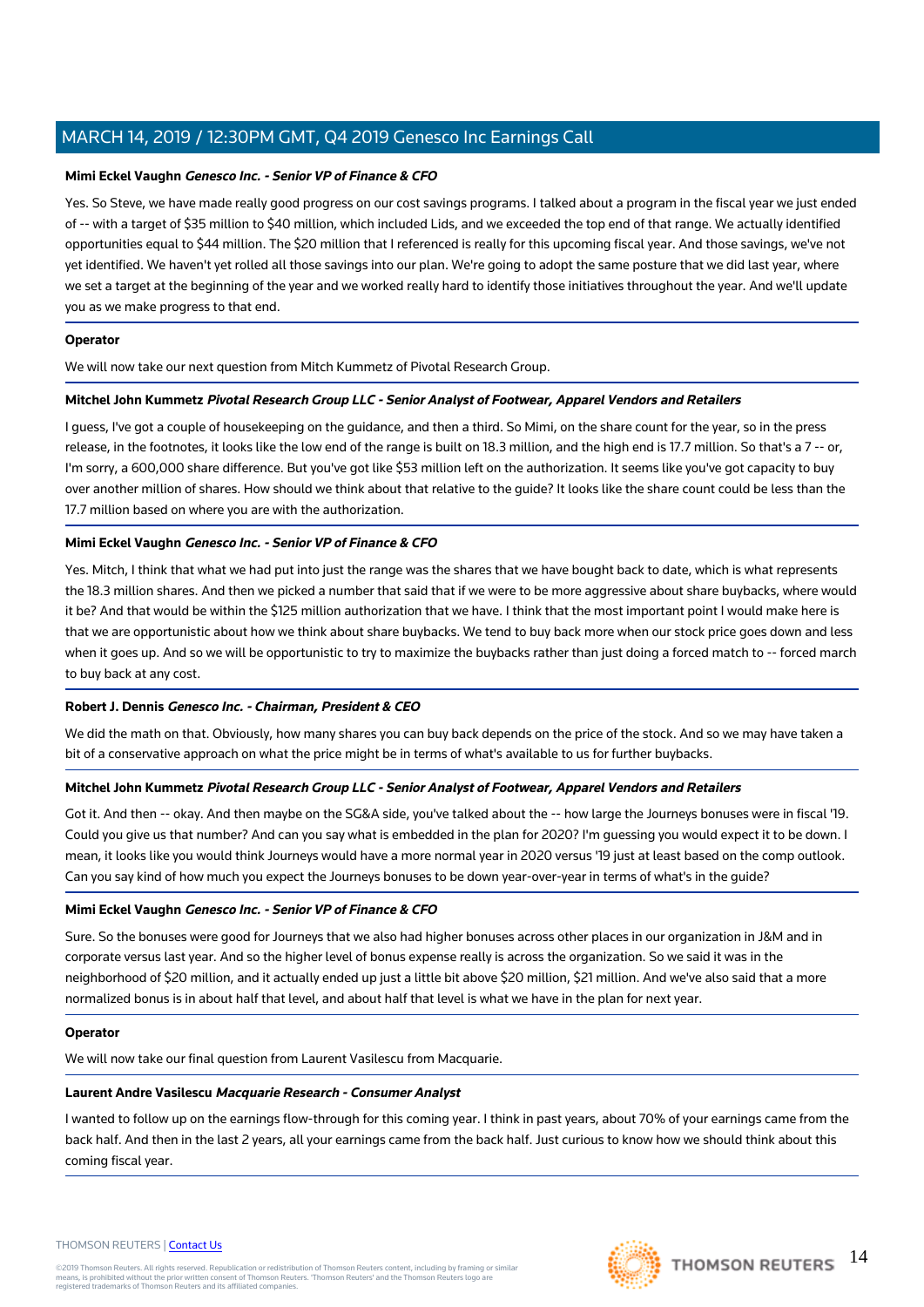#### **Mimi Eckel Vaughn Genesco Inc. - Senior VP of Finance & CFO**

Yes. So Laurent, I think that, as I said, Lids was a bigger loss -- had bigger losses in the first half of the year than the rest of our businesses. So we expect to have -- to be positive, which we weren't last year in the first quarter. We weren't positive. We expect to be positive in the first and second quarters this year, but just marginally so because, as I said, it's still tough to make money in these low-volume quarters for the rest of our businesses. I would expect that if you just look at the sort of relationship between third and fourth quarters last year of earnings that you'd be pretty close to where we're going to be for this year.

#### **Laurent Andre Vasilescu Macquarie Research - Consumer Analyst**

Okay, very helpful. And I think you called out that gross margin should expand about 10 to 20 bps for the year. Just curious in how we should think about 1H and 2H. And then I think in the CFO commentary, you talked about J&M gross margin pressure for the fourth quarter. Just curious to know if that continues into the first half of the year at J&M.

#### **Mimi Eckel Vaughn Genesco Inc. - Senior VP of Finance & CFO**

So I would say that the gross margin pickup is going to be really more so in the second and third quarters than in the first and the fourth quarters, but just marginally so. I mean, we're talking about a small pickup. And then J&M's gross margin pressure from Q4 hasn't carried into the first part of fiscal '20. We actually expect that we are going to see a little bit of relief in J&M in the first part of this year.

#### **Laurent Andre Vasilescu Macquarie Research - Consumer Analyst**

Okay, great. And then my last question. I think it was mentioned that you need a 2% comp to leverage expenses for the overall company. Curious to know if that 2% comp is applicable to Journeys or do you need a little bit higher threshold to leverage expenses within that brand?

#### **Mimi Eckel Vaughn Genesco Inc. - Senior VP of Finance & CFO**

Yes. No, I think that 2% is really under a 2% level at this point, and it's for Journeys in particular. I mean, I think the way that you have to think about that is what's the -- how are costs increasing or not increasing? One of the comments that I made today is that our expenses on a year-over-year basis were flat in fiscal year '19, and that was a result of successful cost reduction efforts. The first wave of cost reduction tends to be a little bit easier than the subsequent waves. But to the extent that we can keep costs in -- growing in the 1% to 2% range, then we ought to be able to leverage at those levels.

#### **Operator**

That concludes today's question-and-answer session. Mr. Dennis, at this time, I'll turn the conference back to you for any additional or closing remarks.

#### **Robert J. Dennis Genesco Inc. - Chairman, President & CEO**

Well, just simply, thank you, everybody, for your interest in Genesco, and we look forward to talking to you again in 3 months.

#### **Operator**

This concludes today's call. Thank you for your participation. You may now disconnect.